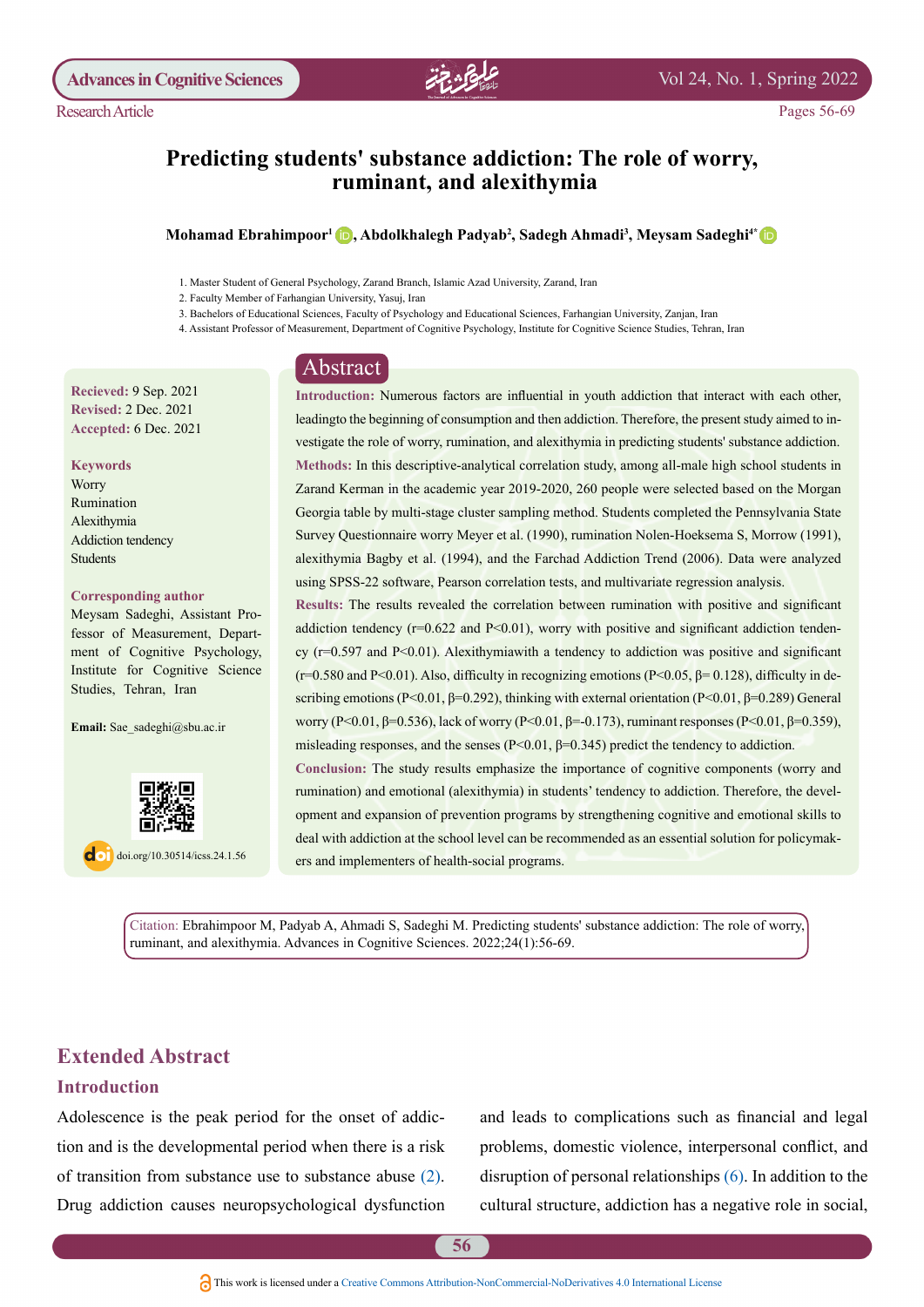family, and community behaviors, so it is vital to pay attention to the role of an individual, psychological, family, ical factors of an individual is worry. The concern is a and preventive social forces  $(8)$ . One of the psychologening events and outcomes and gradually becomes a cognitive process in which individuals anticipate threatstrategy for detecting and dealing with impending threats lationship between worry and susceptibility to addiction  $(9)$  $(9)$  $(9)$ . The findings of Babaei et al. showed a negative re- $(11)$  $(11)$  $(11)$ . Ruminants can also be persistent negative thoughts sequences  $(13)$  $(13)$  $(13)$ . Ruminant means repetitive and passive about personal worries and their possible causes and conmental engagement with a subject and causes a person to constantly pay attention to their negative feelings and characteristics and their causes and consequences  $(14)$  $(14)$ . search, rumination has a causal effect on addiction  $(4)$ . According to the results of Cheney and Sajedian's re-On the other hand, one of the psychological factors that is closely related to the readiness for addiction and has been considered in recent years, especially in the field of adolescents, is alexithymia  $(18)$ , which is the inability to process emotional information and regulate emotions ithymia in addiction. For example, Hein et al.  $(23)$  $(23)$  $(23)$  and cognitively  $(19)$  $(19)$  $(19)$ . Research has shown the role of alexaise tend to become addicted because they have difficulty Arsellini  $(24)$  $(24)$  concluded that people with emotional maldescribing and recognizing emotions. The prevalence of cant on the one hand, and its negative consequences such substance abuse during adolescence in schools is signifies, and the possibility of suicide  $(25)$ . On the other hand, as educational problems, physical-psychological diseasit is necessary to conduct research that can coherently examine the role of anxiety, rumination, and emotional ty. Therefore, it is crucial to comprehensively study the distress on substance addiction in the student communimentioned variables in this field and identify the factors affecting the readiness of addiction in students. There-

fore, the present study was conducted in line with the purpose of the role of worry, rumination, and alexithymia in predicting students' substance addiction and seeks to answer the question of whether worry, rumination, and alexithymia play a role in predicting students' substance addiction?

### **Methods**

tion study. The statistical population of the present study The present study was a descriptive-analytical correlaman, 800 in the academic year 2019-2020. According included all-male high school students in Zarand, Kerto Morgan  $&$  Krejcie table, 260 people were selected by multi-stage cluster sampling method who volunteered to participate in the study. Students completed the Mir et al. (1990) worry Questionnaire, the Nolen Hooksma  $\&$ Murrow (1991) rumination questionnaire, the Bagby et al.  $(1994)$  alexithymia, and the Farchad  $(2006)$  addiction tendency. Ethical considerations of the research included ity of personal information, freedom of the subjects to stating the principle of confidentiality, the confidentialrelation test, and multiple regression analysis were used search result. SPSS software version 22 and Pearson corparticipate in the research, and informing them of the reto analyze the obtained data.

### **Results**

According to the results in this study, 92 people  $(35.38\%)$ were 16 years old, 81 people  $(31.15%)$  were 17 years old, ple  $(32.30\%)$  were studying in the eleventh grade and 80 ple  $(36.92\%)$  were studying in the tenth grade, 84 peoand 87 people  $(33.46\%)$  were 18 years old. Also, 96 peopeople  $(30.76\%)$  were studying in the twelfth grade. The results revealed that the correlation between rumination with positive and significant addiction tendency  $(r=0.622)$ and  $P<0.01$ ), worry with positive and significant addiction tendency ( $r=0.597$  and  $P<0.01$ ). Alexithymia with a ten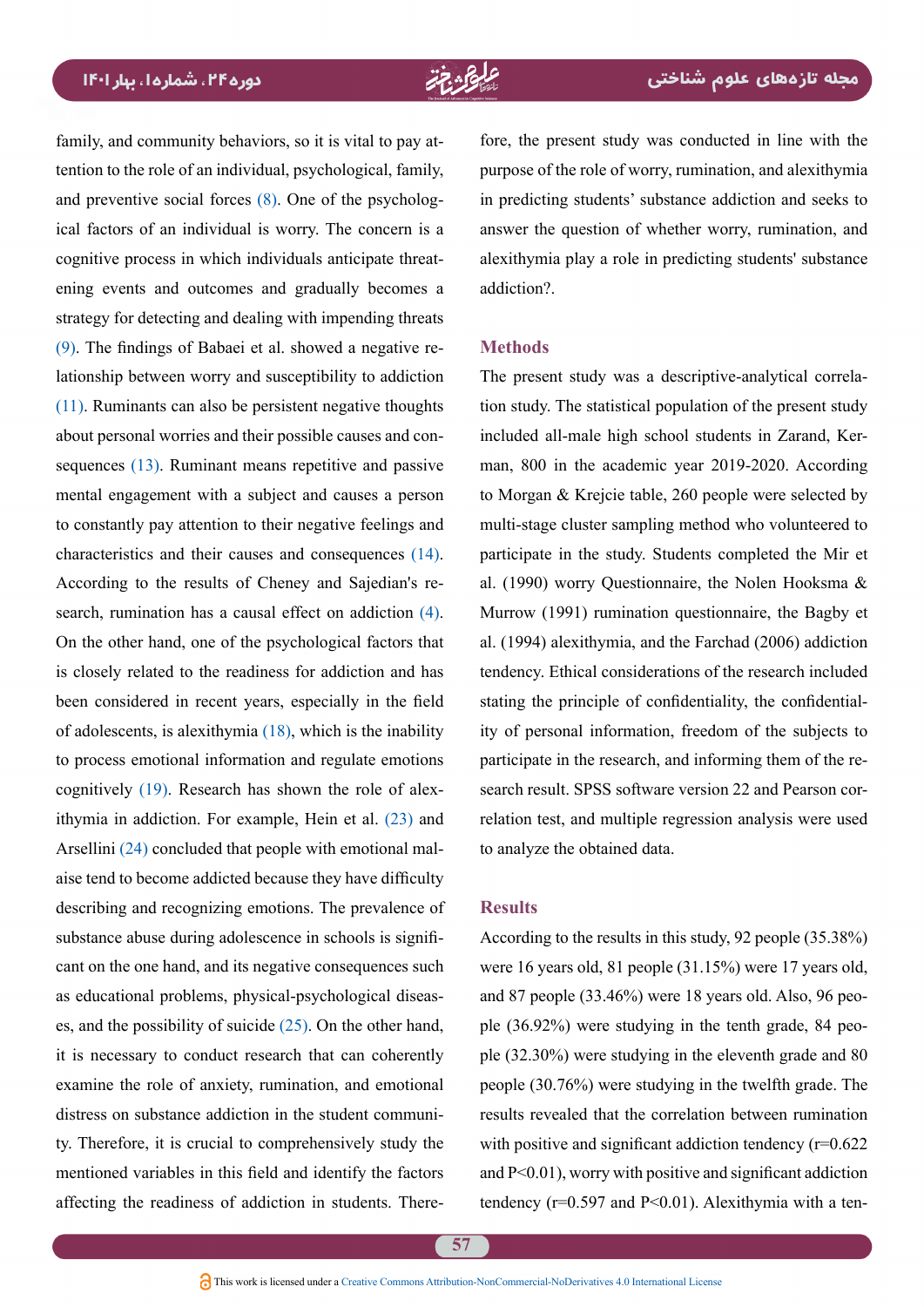dency to addiction was positive and significant  $(r=0.580)$ and  $P<0.01$ ). Also, difficulty in recognizing emotions  $(P<0.05, \beta=0.128)$ , difficulty in describing emotions  $(P<0.01, \beta=0.292)$ , thinking with external orientation (P<0.01,  $\beta$ =0.289) General worry (P<0.01,  $\beta$ =0.536), lack of worry ( $P<0.01$ ,  $\beta=-0.173$ ), ruminant responses  $(P<0.01, \beta=0.359)$ , misleading responses, and the senses  $(P<0.01, \beta=0.345)$  predict the tendency to addiction.

### **Conclusion**

nation, and alexithymia in predicting students' substance This study aimed to investigate the role of worry, rumitionship between worry and the tendency to addiction, addiction. The study's first finding showed a direct reladency to addiction. In the above explanation, it can be consequently increasing anxiety and the increasing tensaid that when people are exposed to anxiety, one of the late their emotions is the search for immediate pleasure to negative strategies they use in these situations to reguchange their mood, which is more ineffective, especially in ambiguous and stressful situations. In this regard, Putra et al. ([34](#page-13-0)) believe that marijuana users, who are exposed to anxiety or stress, use marijuana as a way to deal with negative moods because these people have a lot of an-<br>noying negative thoughts and people who are concerned tention and therefore do not have focused, organized, and about concentration. Furthermore, controls have less atfore, in the same situations as other people, they are more directional attention while performing their tasks. Thereprone to turn to drugs. Another study's findings showed a direct relationship between rumination and a tendency to addiction. According to the obtained findings, it can be deduced that, the tendency to addiction increases with increasing rumination. In achieving the above result, it can be said that when a person drowns in mental rumination, they feel that they have an uncontrollable state that is dangerous. In addition, negative beliefs about rumination arise and lead to depression, affectingemotional disorders tionship between alexithymia and addiction tendency. In stance abuse  $(37)$  $(37)$  $(37)$ . The latest findings show a direct relaand the persistence of emotional disorders such as subcation, it can be said that emotional distress, makes some mia tendency to addiction increases. In the above justifiother words, it can be said that with increasing alexithystand, process, and describe an emotion. Because people people ready to be addicted to drugs as a failure to underwith emotional distress misinterpret the physical signs of ical complaints show, and seek medical treatment for emotional arousal, emotional helplessness through physphysical symptoms  $(22)$ , they tend to use drugs.

One of the limitations of the present study is the limited results of the research to the research community and the self-reporting nature of the research tool, which should be used with caution in generalizing the results. Given the proaches that focus on anxiety and rumination structures tions based on cognitive-behavioral and metacognitive apcy to addiction, it is suggested that educational intervenrole of cognitive and emotional components in the tendenbe addressed to reduce addiction. It is also suggested that tive-emotional) malaise and its effects on the tendency to the role of emotional variables such as emotional (cogniaddiction in public health be addressed in the workshops. Besides, in future research, the role of mediating variables tions should be investigated. Accordingly, it is suggested such as failure and emotions in modeling structural equathat the gender differences between these variables in the two sexes are investigated in future studies.

# **Ethical Considerations Compliance with ethical guidelines**

Ethical considerations of the research included stating the principle of confidentiality, the confidentiality of personal information, the freedom of the subjects to participate in the research, and informing them of the research results.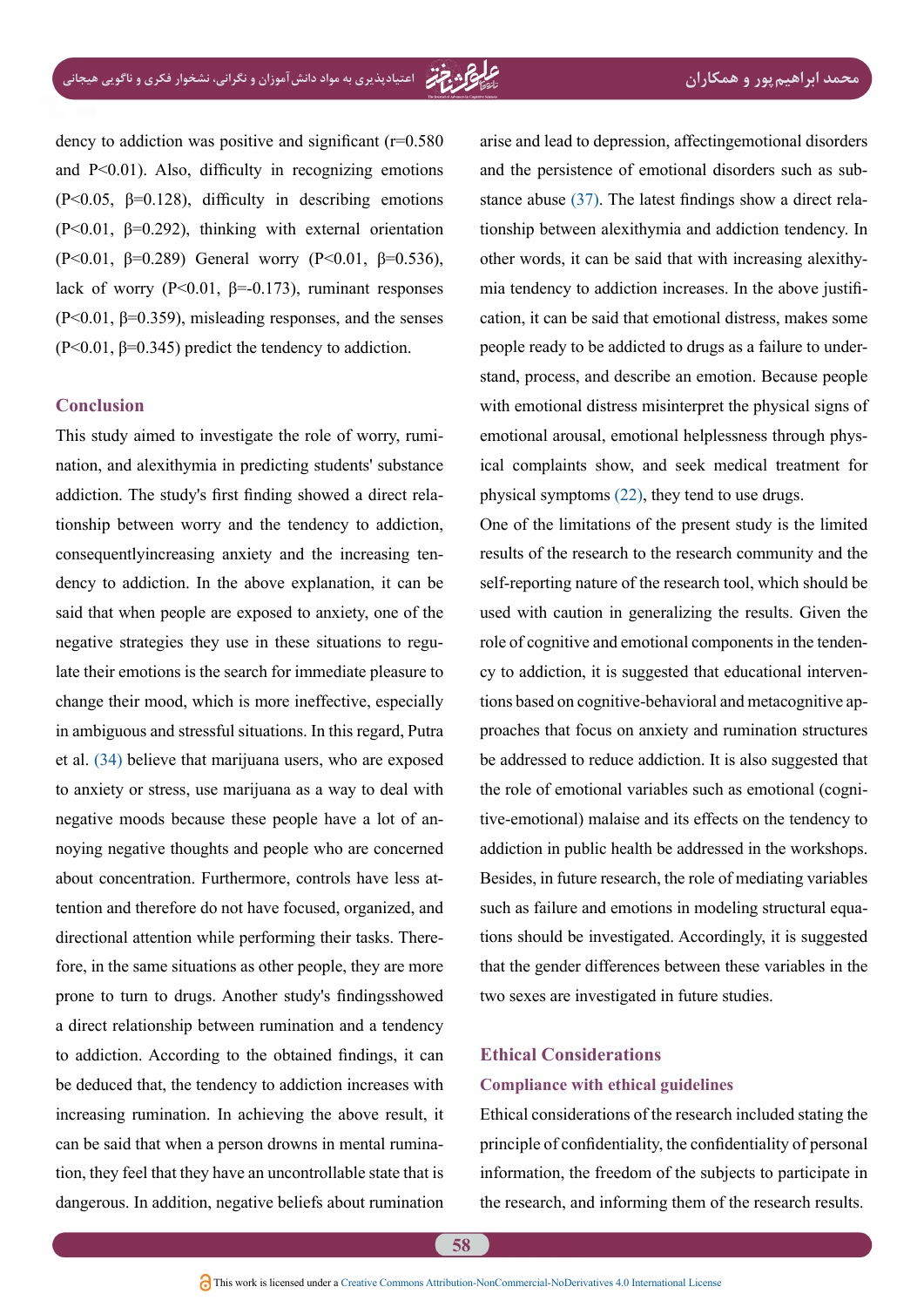

### **contributions' Authors**

lyst; Mohamad Ebrahimpoor contributed to implementing Meysam Sadeghi is the responsible author and data anadolkhalegh Padyab in the editing and finalizing the article. questionnaires; Sadegh Ahmadi in data collection; Ab-

### **Funding**

This research was done at the personal expense of the

### .authors

### **Acknowledgments**

The authors thank all those who have helped us in this .research

### **Conflict of interest**

There is no conflict of interest between the authors.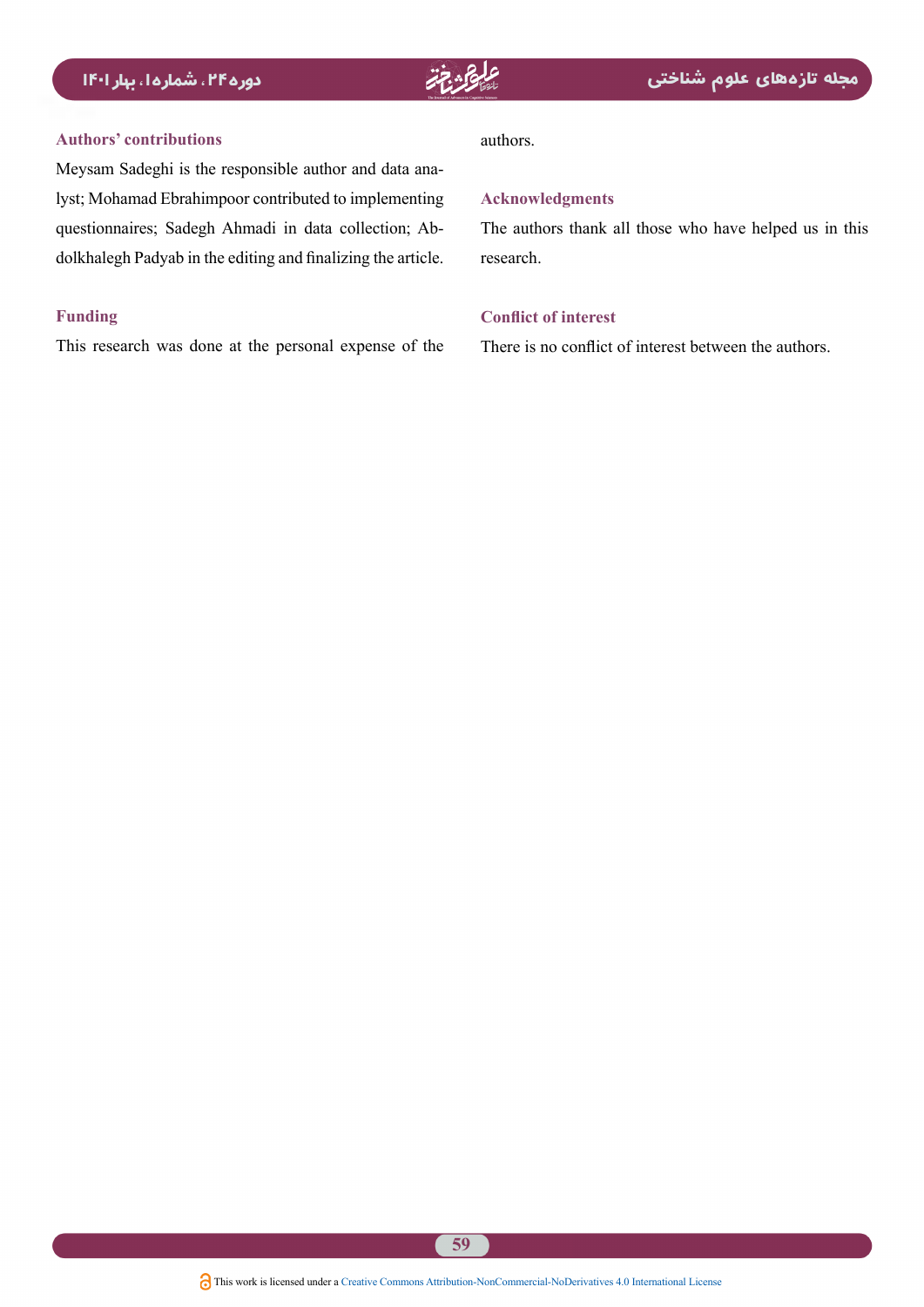### مقاله پژوهشی

# **پیشبینی اعتیادپذیری به مواد دانشآموزان: نقش نگرانی، نشخوار فکری و ناگویی هیجانی**

27. 26.

# **4[\\*](http://orcid.org/0000-0002-5406-4574) ،3 میثم صادقی ،2 صادق احمدی [1 ،](http://orcid.org/0000-0002-1953-2555) عبدالخالق پادیاب محمد ابراهیمپور**

.1 دانشجوی کارشناسی ارشد روانشناسی عمومی، واحد زرند، دانشگاه آزاد اسالمی، زرند، ایران

.2 عضو هیئت علمی دانشگاه فرهنگیان، یاسوج، ایران

.3 کارشناسی علوم تربیتی، گروه علوم تربیتی، دانشگاه فرهنگیان، زنجان، ایران

.4 استادیار سنجش و اندازهگیری، گروه روانشناسی شناختی، موسسه آموزش عالی علوم شناختی، تهران، ایران

**دریافت: 1400/06/18 اصالح نهایی: 1400/09/11 پذیرش: 1400/09/15**

> **واژههای کلیدی** نگرانی نشخوار فکری ناگویی هیجانی گرایش به اعتیاد دانشآموزان

## **نویسنده مسئول**

میثم صادقی، استادیار سنجش و اندازهگیری، گروه روانشناسی شناختی، موسسه آموزش عالی علوم شناختی، تهران، ایران **ایمیل:** ir.ac.sbu@sadegh\_Sae



 $\log$  doi.org/10.30514/icss.24.1.56

# چکیده

**مقدمه:** عوامل متعددی در اعتیاد جوانان مؤثرند که در تعامل با یکدیگر منجر به شروع مصرف و سپس اعتیاد میشوند؛ بنابراین هدف مطالعه حاضر بررسی نقش نگرانی، نشخوار فکری و ناگویی هیجانی در پیشبینی اعتیادپذیری به مواد دانشآموزان بود.

**روش کار:** در این مطالعه توصیفی\_تحلیلی از نوع همبستگی، از بین کلیه دانشآموزان پسر دوره دوم متوسطه شهر زرند کرمان در سال تحصیلی ،1398-1399 تعداد 260 نفر بر اساس جدول گرجسی مورگان به روش نمونهگیری خوشهای چند مرحلهای انتخاب شد. دانشآموزان پرسشنامههای نگرانی میر و همکاران )1990(، نشخوار فکری Morrow و -Nolen Hoeksema ( ۱۹۹۱)، ناگویی هیجانی Bagby و همکاران (۱۹۹۴) و گرایش به اعتیاد فرچاد (۱۳۸۵) را تکمیل نمودند. دادهها با نرمافزار -22SPSS به وسیله آزمونهای همبستگی پیرسون و تحلیل رگرسیون چند متغیره تحلیل شدند. **یافتهها:** نتایج نشان داد همبستگی بین نشخوار فکری با گرایش به اعتیاد مثبت و معنادار )0/622=r و 0/01<P)، نگرانی با گرایش به اعتیاد مثبت و معنادار )0/597=r و 0/01<P )و ناگویی هیجانی با گرایش به اعتیاد مثبت و معنادار )0/580=r و 0/01<P )بود. همچنین دشواری در تشخیص احساسات )0/05<P 0/128،=β)، دشواری در توصیف احساسات

)0/01<P 0/292،=β)، تفکر با جهتگیری خارجی )0/01<P 0/289،=β)، نگرانی عمومی )0/01<P 0/536،=β)، فقدان نگرانی )0/01<P -0/173،=β)، پاسخهای نشخواری )0/01<P 0/359،=β )و پاسخهای منحرفکننده حواس )0/01<P 0/345،=β )گرایش به اعتیاد را پیشبینی ميکند.

**نتیجه گیری:** نتایج پژوهش بر اهمیت مؤلفههای شناختی (نگرانی و نشخوار فکری) و هیجانی (ناگویی هیجانی) در گرایش به اعتیاد دانشآموزان تأکید میکند، لذا توسعه و گسترش برنامههای پیشگیری با تقویت مهارتهای شناختی و هیجانی برای مقابله با اعتیاد از سطح مدارس میتواند به عنوان یک راهکار مهم به سیاستگزاران و مجریان برنامههای بهداشتی\_اجتماعی توصیه گردد.

### **مقدمه**

اعتیاد و سوءمصرف مواد )abuse substance and Addiction )از مهمترین مسائل سالمت اقشار جامعه به ویژه نسل جوان و یکی از معضالت اساسی بهداشتی، روانی و اجتماعی جهان امروز است )[1](#page-11-4)(. نوجوانی دوره اوج خطر برای شروع اعتیاد است (۲). اعتیاد ابتلای همه جانبه فرد به ماده با داروی مخدر است، به طوری که او را از نظر جسمی و روانی به خود وابسته میکند و کلیه رفتارهای فردی و اجتماعی او

را تحت تأثیر قرار میدهد )[3](#page-11-5)(. اعتیاد به مواد مخدر یک بیماری مزمن پزشکی است که با عدم توانایی فرد در کنترل انگیزه استفاده از مواد مخدر مشخص میشود )[4](#page-11-3)(. مصرف مواد مخدر حال و هوای روانی افراد را تغییر داده و فرد احساس متفاوتی را تجربه میکند، حتی اگر این احساس دائمی نباشد (۵). اعتیاد به مواد مخدر باعث اختلال در عملکرد عصبی\_روانی میشود و عوارضی نظیر مشکالت مالی، حقوقی، خشونت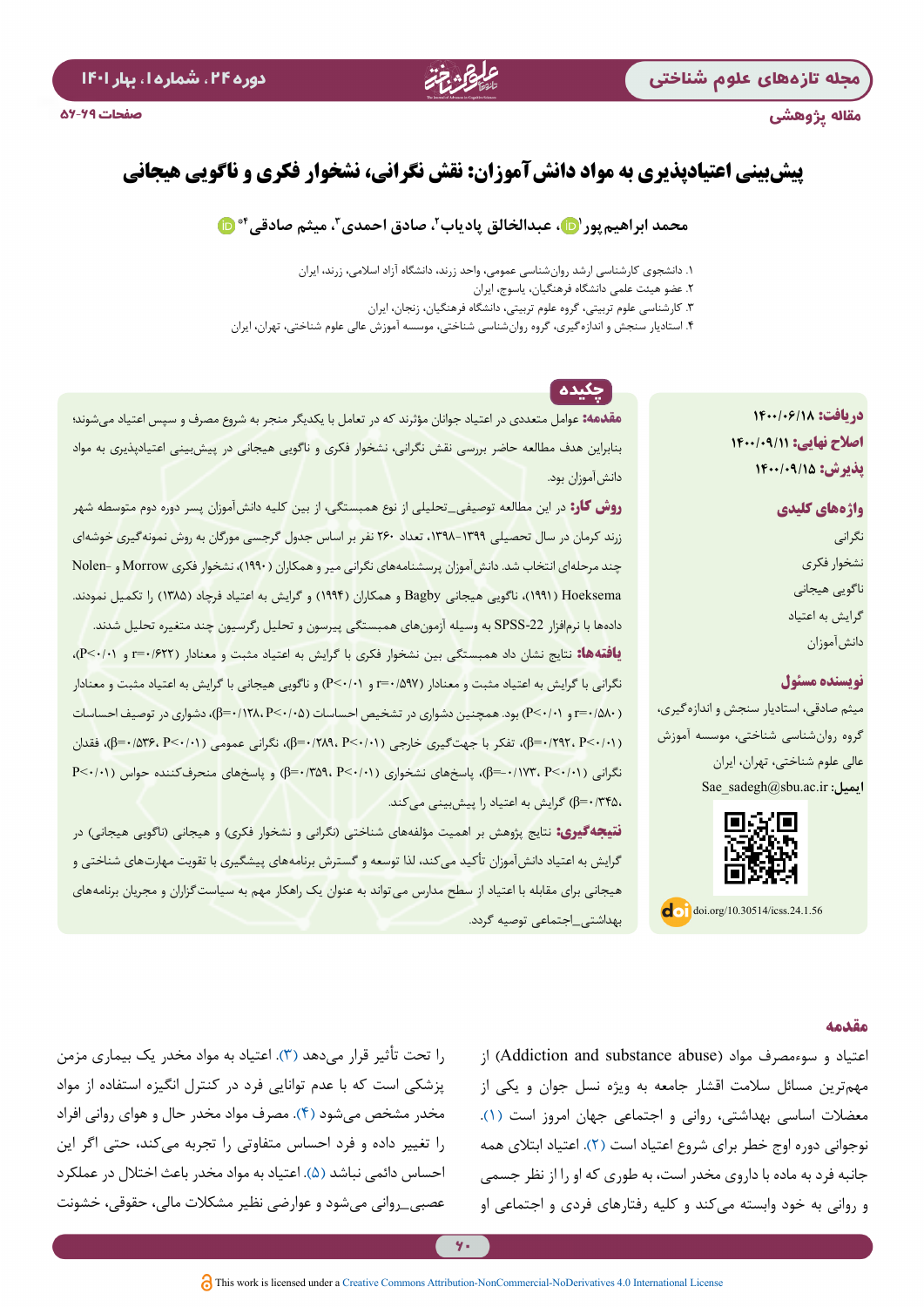خانوادگی، درگیری بین فردی و اختالل در روابط شخصی را در پی دارد [\)6](#page-11-1)(. بررسي شيوع مصرف مواد مخدر در بين دانشآموزان ايراني در نقاط مختلف ایران متفاوت گزارش شده است، به طور مثال يافتههای پژوهش شیخ و کاشی نشان داد که شيوع مصرف مواد مخدر در بين پسران دانشآموز ايراني 5/25 درصد و در بين دختران دانشآموز ايراني 3/75 درصد بود [\)7\(](#page-11-7). همچنین یافتههای به دست آمده در مدارس سمنان، نشان داد ۳۱ نفر (۷/۸ درصد) از دانشآموزان حداقل یک بار تجربه مصرف مواد مخدر را داشتهاند (۸). نتایج پژوهشها حاکی از آن است که گرایش به مصرف مواد مخدر در بین نوجوانان با رفتارهای پرخطر و کاهش عملکرد تحصیلی آنها در ارتباط است )[9](#page-12-0)(.

اعتياد بر رفتارهای اجتماعی، خانوادگی و سالمت جامعه تاثیر منفی دارد، لذا توجه به نقش نیروهای پیشگیریکننده فردی، روانشناختی، خانوادگی و اجتماعی اهمیت دارد )[10\(](#page-12-10). در همین راستا یکی از عوامل روانشناختی فردی، نگرانی )Worry )است. نگرانی فرایند شناختی است که افراد، وقایع و نتایج تهدیدزا را پیشبینی میکنند و بهتدریج تبدیل به راهبردی برای کشف و مقابله با تهدیدهای قریبالوقوع میشود [\)11\(](#page-12-1)؛ همچنین نگرانی یک فرایند شناختی پیشبینی خطر و تهدید است که شامل افکار و تصاویر تکرارشونده، موضوعات اضطراب برانگیز، رویدادهای تنیدگیزای احتمالی و پیامدهای بالقوه فاجعهانگیز است [\)12\(](#page-12-11). یافتههای پژوهش بابایی و همکاران، نشان داد که بین نگرانی آسیبشناختی و استعداد به اعتیاد رابطه منفی وجود دارد [\)13](#page-12-2)(. همچنین Lo و همکاران، در مطالعه خود دریافتند که نگرانی یکی از عوامل مرتبط با اعتیاد کودکان هست [\)14](#page-12-3)(. مطالعهای دیگر نشان داد که نگرانیهای فیزیکی، اجتماعی و روان شناختی به وضوح با جنبههای مختلف مصرف مواد رابطه دارند [\)15\(](#page-12-12).

یک مکانیسم آسیبشناسی روانی مرتبط با نگرانی، نشخوار فکری )Rumination )است که میتواند به عنوان یک تفکر پایدار منفی در مورد نگرانیهای شخصی و علل و پیامدهای احتمالی آنها باشد [\)16\(](#page-12-13). نشخوار فکری به معنای اشتغال ذهنی مکرر و منفعالنه به یک موضوع هست و باعث میشود که فرد دائماً توجه خود را بر احساسها و ویژگیهای منفی خود و دالیل و پیامدهای آن معطوف کند و احتمال شروع عالئم آسیبشناسی روانی را باال میبرد )،[17](#page-12-14) [18](#page-12-4)(. نشخوار فکری، با ناسازگاری ضعیف روانشناختی و افزایش احساسهای منفی مانند خشم و فشار روانی رابطه مستقیم دارد )[19](#page-12-5)(. از ویژگیهای اصلی مرتبط با نشخوار فکری میتوان به عاطفه منفی و عالئم افسردگی، تفکر جهتدار منفی، حل مسأله ضعیف، انگیزش آسیبدیده و بازداری رفتارهای سودمند، تمرکز آسیبدیده، استرس افزایشیافته، روابط

اجتماعی آسیبدیده و سازگاری هیجانی مختل اشاره کرد [\)20\(](#page-12-15). بنابر نتایج پژوهش چمنی و ساجدیان، نشخوار فکری بر اعتیادپذیری تأثیر علی دارد (۴). نتایج مطالعاتی دیگر نشان میدهد که انواع نشخوار در مصرف مواد در سن نوجوانی برجسته است )،[21](#page-12-16) [22](#page-12-9)(. همچنین مطالعات از نقش نشخوار فکری در رفتارهای خود آسیبرسان )[23\(](#page-12-6) و رابطه بین نشخوار فکری با میزان خطرپذیری مانند سیگار، مشروبات الکی، مصرف مواد...، )[24](#page-12-7)( حکایت دارند.

یکی از عوامل روانشناختی که ارتباط نزدیک با آمادگی اعتیاد دارد، ناگویی هیجانی )Alexithymia )است [\)25](#page-12-8)(؛ که عبارت است از ناتوانی در پردازش شناختی اطالعات هیجانی و تنظیم هیجانات )[26](#page-12-17)(، و سازهای است چندوجهی متشکل از دشواری در شناسایی احساسات و تمایز بین احساسات و تهییجهای بدنی مربوط به انگیختگی هیجانی )[27\(](#page-12-18). یافتههای پژوهش کاظمی رضایی و کاظمی رضایی، نشان داد که بین ناگویی هیجانی با آمادگی به اعتیاد دانشجویان پرستاری رابطه مثبت و معناداری وجود دارد (۲۸). مطالعه اکبری بورنگ و همکاران، نشان داد ناگویی هیجانی و مؤلفه دشواری در تشخیص احساسات پیش بینی کننده گرایش به اعتیاد در دانشجویان بودند (٢٩). De Haan و همکاران (٣٠) و Orsolini( [31](#page-13-3) [\)](#page-13-3)به این نتیجه رسیدند افرادی با ناگویی هیجانی به دلیل این که مشکالتی در توصیف و تشخیص احساسات دارند تمایل به گرایش به اعتیاد دارند.

اعتیاد یکی از مشکالت بهداشتی، روانی، اجتماعی قرن حاضر است و شیوع آن در سنین نوجوانی از یکسو و پیامدهای منفی آن مانند مشکالت تحصیلی، بیماریهای جسمی\_روانشناختی و احتمال خودکشی دارای اهمیت است )[32\(](#page-13-4). از سوی دیگر، پرداختن به عوامل زمینهساز و پیشبینیکننده و مطرح کردن نظریهها و رویکردهای مربوط به گرایش به اعتیاد جهت آشکارسازی دالیل مختلف مصرف مواد ضروری به نظر میرسد. به عالوه لزوم انجام پژوهشی که به شکل منسجم بتواند به بررسی نقش نگرانی، نشخوار فکری و ناگویی هیجانی بر اعتیادپذیری به مواد در جامعه دانشآموزی بپردازد، ضروری است و تا آنجا که پژوهشگر بررسی نموده است، تاکنون چنین مطالعهای در جامعه دانشآموزان انجام نشده است و در این زمینه خالء پژوهشی احساس میشود؛ بنابراین با توجه به روند روبه رشد مصرف مواد در جامعه دانشآموزی و فقدان پژوهشی منسجم در زمینه ارتباط متغیرهای مذکور در جامعه دانشآموزی، بررسی همهجانبه متغیرهای مذکور در این زمینه و شناسایی عوامل مؤثر بر آمادگی اعتیاد در دانش آموزان دارای اهمیت هست؛ از این رو مطالعه حاضر در راستای هدف نقش نگرانی، نشخوار فکری و ناگویی هیجانی در پیشبینی اعتیادپذیری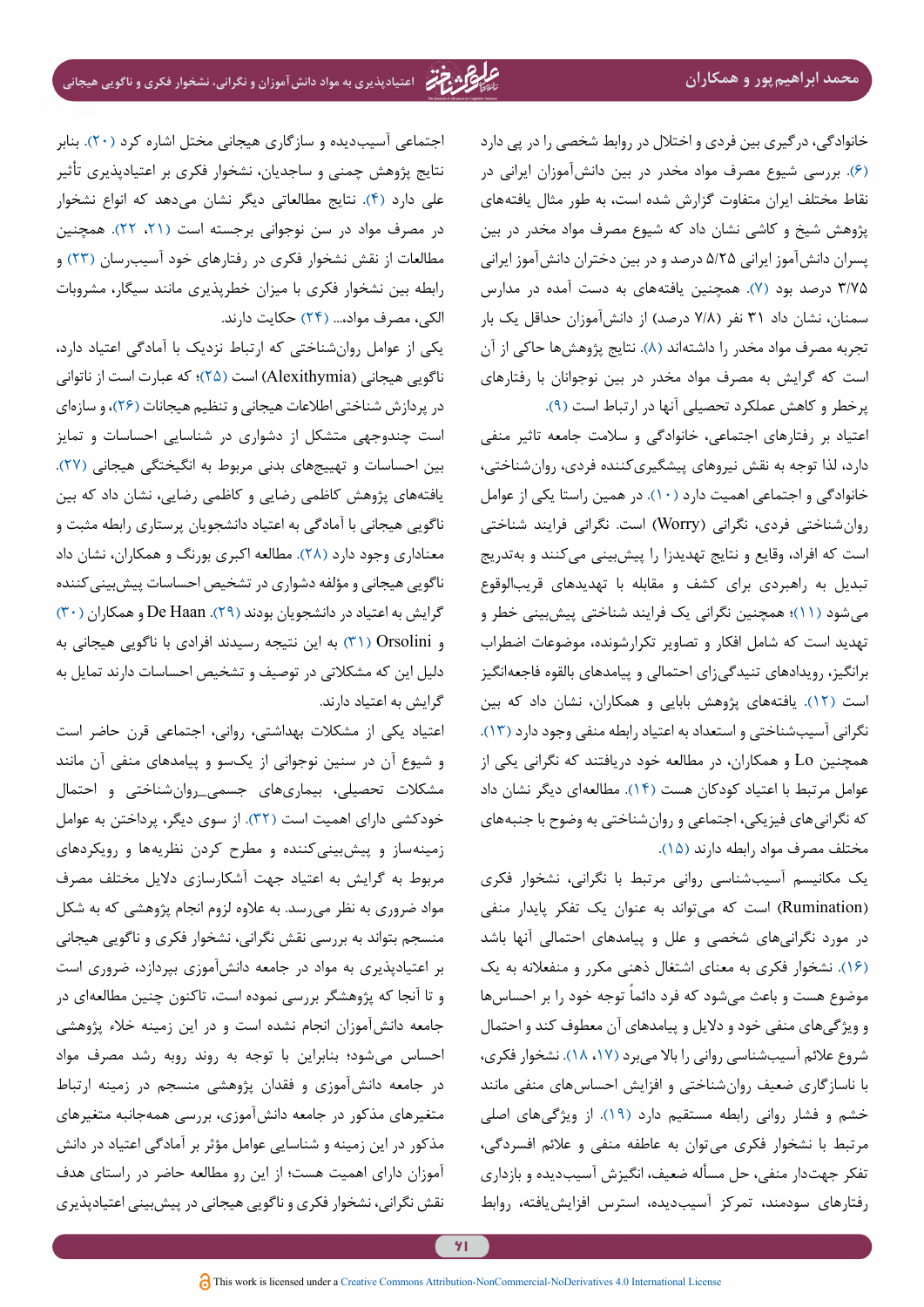به مواد دانشآموزان انجام شد و به دنبال پاسخ به این سؤال است که آیا نگرانی، نشخوار فکری و ناگویی هیجانی در پیشبینی اعتیادپذیری به مواد دانشآموزان نقش دارند؟.

# **روش کار**

پژوهش حاضر توصیفی\_تحلیلی از نوع همبستگی بود. جامعه آماری پژوهش حاضر شامل تمامی دانشآموزان پسر دوره دوم متوسطه شهر زرند کرمان به تعداد 800 نفر در سال تحصیلی 1398-1399 بودند؛ که بر اساس جدول Morgan، 260 نفر که داوطلب مشارکت در پژوهش بودند، انتخاب شد. روش نمونهگیری با توجه به این که جامعه پژوهش یک شهر بود به صورت خوشهای چند مرحلهای بود، بدین صورت که ابتدا مناطق آموزش و پرورش شهر رزند از بین موقعیتهای مختلف جغرافیایی، منطقه مرکزی شهر و از بین مدارس موجود، سه مدرسه انتخاب شدند. مالکهای ورود شامل رضایت آگاهانه، قرار داشتن در دوره دوم متوسطه، پسر بودن، نداشتن سابقه اعتیاد به مواد و بیماری روانی بر اساس پرونده سالمت و مالک خروج شامل عدم تمایل به ادامه همکاری و ناقص بودن و یا پاسخدهی توأم با بیدقتی پرسشنامهها بود. پرسشنامهها توسط پژوهشگر بعد از هماهنگی با آموزش و پرورش و مدیر آموزشگاه، در اختیار مشارکتکنندگان در پژوهش قرار گرفت. مشارکت در پژوهش داوطلبانه بود و دانشآموزانی که به هر دلیلی تمایلی به همکاری نداشتند، میتوانستند پرسشنامه دریافت نکنند. به آزمودنیها اطمینان داده شد که اطالعات آنان در اختیار هیچ کسی قرار نخواهد گرفت و صرفاً به منظور همین پژوهش استفاده خواهد شد. همچنین مالحظات اخالقی پژوهش شامل بیان اصل رازداری، محرمانه ماندن اطالعات شخصی، آزاد بودن آزمودنیها جهت شرکت در پژوهش و اطالع دادن نتیجه پژوهش به آنان بود. جهت تجزیه و تحلیل دادههای به دست آمده از نرمافزار -22SPSS و آزمون همبستگی پیرسون و تحلیل رگرسیون چندگانه استفاده شد. ابزار جمعآوری اطالعات شامل پرسشنامههای زیر بودند:

**1( مقیاس نگرانی:** این پرسشنامه 16 سؤالی توسط Meyer و همکاران در سال 1990 طراحی شده که دو مقیاس نگرانی عمومی )سؤاالت ،1 ،3 ،8 ،10 11( و فقدان نگرانی )سؤاالت، 2 تا 9 و 12 تا 16( را بر روی طیف پنج درجهای لیکرت از اصلاً صادق نیست=۱ تا کاملاً صادق است=5 میسنجد. حداقل و حداکثر نمره افراد به ترتیب 16 و 80 است و نمرات باالتر نشاندهنده نگرانی بیشتر هست. میر و همکاران، روایی سازه این مقیاس را تائید و ضریب آلفای کرونباخ این مقیاس را در گروه عادی و دانشجویان بین 0/90 تا 0/91 گزارش نمودهاند

)[33](#page-13-5)(. دهشیری وهمکاران، ضریب آلفای کرونباخ 0/88 تا 0/90 و اعتبار بازآزمایی این مقیاس در طی چهار هفته، 0/74 تا 0/93 گزارش نمودند. همچنين همبستگي معنادار نمرات پرسشنامه با نمرات اضطراب صفت و افسردگي بيانگر روايي پرسشنامه بود )[34](#page-13-0)(. در پژوهش حاضر پایایی کل به روش آلفای کرونباخ 0/81 به دست آمد.

**2( مقیاس نشخوار فکری:** این مقیاس 22 سؤالی را Morrow و Hoeksema-Nolen در سال 1991 تدوین کردند؛ و سؤاالت در مقیاسی چهار درجهای از هرگز (۱) تا همیشه (۴) نمرهگذاری می شوند، لذا دامنه نمرات بین 22 تا 88 هست و نمرات باالتر نشاندهنده نشخوار فکری باالتر است و بالعکس. Morrow و Hoeksema-Nolen، روایی محتوایی این مقیاس را مطلوب ارزیابی نمودهاند، پایایی این مقیاس به شیوه باز آزمایی از 0/48 تا 82 0/ محاسبه کردهاند و اعتبار آن را به روش آلفای کرونباخ 0/90 گزارش نمودند )[35\(](#page-13-6). در مطالعه فرخی و همکاران، روایی سازه و تحلیل عامل آن تائید شد و پایایی به روش باز آزمایی برای این مقیاس 0/85 و ضریب آلفای کرونباخ آن برابر با 0/85 به دست آمد )[36](#page-13-7)(. در پژوهش حاضر پایایی کل به روش آلفای کرونباخ 0/84 به دست آمد.

**3( مقیاس ناگویی هیجانی:** این مقیاس 20 سؤالی توسط Bagby و همکاران در سال 1994 طراحی شده و سه مقیاس دشواری در تشخیص احساسات )سؤاالت ،1 ،3 ،6 ،7 ،9 13 و 14(، دشواری در توصیف احساسات )سؤاالت ،2 ،4 ،11 12 و 17( و تفکر عینی )سؤاالت ،5 ،8 ،10 ،15 ،16 ،18 19 و 20( را در اندازههای پنج درجهای لیکرت ً از کامال مخالف نمره 1 ً تا کامال موافق نمره 5 اندازهگیری میکند؛ بنابراین دامنه نمرات بین 20 تا 100 است و نمرات باالتر نشاندهنده شدت ناگویی هیجانی بیشتر است و برعکس. ویژگیهای روانسنجی مقیاس ناگویی هیجانی تورنتو در پژوهشهای متعدد بررسی و تأیید شده است )[37](#page-13-1)(. در نسخه فارسی مقیاس ناگویی هیجانی تورنتو ضرایب آلفای کرونباخ برای ناگویی هیجانی کل و سه زیر مقیاس دشواری در توصیف احساسات، دشواری در توصیف احساسات و تفکر عینی به ترتیب ،0/85 ،0/82 0/75 و 0/72 محاسبه شد که نشانه همسانی درونی خوب مقیاس است. روایی همزمان مقیاس ناگویی هیجانی هم برحسب همبستگی بین زیرمقیاسهای این آزمون و مقیاسهای هوش هیجانی، بهزیستی روانشناختی و درماندگی روانشناختی بررسی و مورد تأیید قرار گرفت (۳۸). در پژوهش حاضر پایایی کل به روش آلفای کرونباخ 0/73 به دست آمد.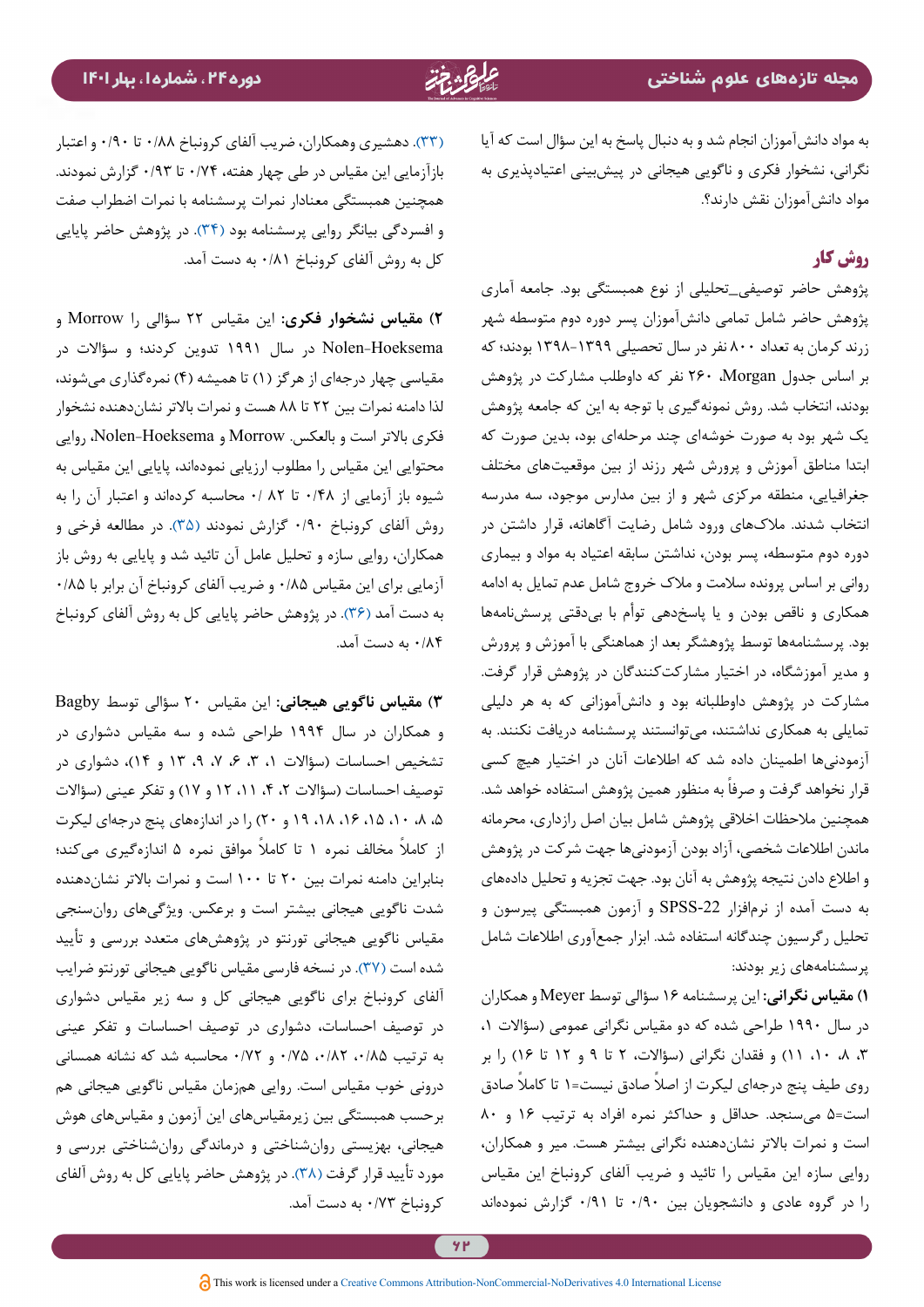**محمد ابراهیمپور و همکاران اعتیادپذیری به مواد دانشآموزان و نگرانی، نشخوار فکری و ناگویی هیجانی**

<span id="page-7-0"></span>**4( پرسشنامه گرایش به اعتیاد:** این پرسشنامه 16 سؤالی توسط فرچاد در سال 1385ساخته شده که سه بعد عوامل محیطی )سؤاالت 1 تا ۵)، عوامل فردی (سؤالات ۶ تا ۹) و عوامل اجتماعی (سؤالات ۱۰ تا 16( را بر روی طیف لیکرت پنج درجهای )خیلی کم: 1 تا خیلی زیاد: 5( را میسنجند. دامنه نمرات از 16 تا 80 خواهد بود و هر چه این امتیاز باالتر باشد، بیانگر میزان تمایل بیشتر شخص پاسخدهنده به اعتیاد خواهد بود و برعکس )[39\(](#page-13-9). روايي پرسشنامه از روايي محتوایی زير نظر اساتيد راهنما و مشاوره سنجيده شده و ضريب پاياني ابزار نيز از آزمون آلفاي كرونباخ به دست آمد كه برابر 0/79 محاسبه گرديد [\)40\(](#page-13-10).

در پژوهش حاضر پایایی کل به روش آلفای کرونباخ 0/76 به دست آمد.

### **یافتهها**

بر اساس نتایج در این پژوهش ۹۲ نفر (۳۵/۳۸ درصد) ۱۶ سال، ۸۱ نفر ( ۳۱/۱۵ درصد) ۱۷ سال و ۸۷ نفر (۳۳/۴۶ درصد) ۱۸ سال سن داشتند. همچنین ۹۶ نفر (۳۶/۹۲ درصد) در پایه دهم، ۸۴ نفر ( ۳۲/۳۰ درصد) در پایه یازدهم و ۸۰ نفر (۳۰/۷۶ درصد) نیز در پایه دوازدهم مشغول به تحصیل بودند. در [جدول 1](#page-7-0) یافتههای توصیفی متغیرهای پژوهش گزارش شده است.

| متغيرها                   | ميانگين                         | انحراف معيار          |
|---------------------------|---------------------------------|-----------------------|
| ۱-پاسخهای نشخواری         | 77/95                           | ٣/١۴۶                 |
| ۲-پاسخهای منحرفکننده حواس | $\gamma$                        | ۳/۱۶۹                 |
| ۳-نمره کلی نشخوار فکری    | $f(f) \cdot \tau$               | $Q/\Delta\Lambda\tau$ |
| ۴-نگرانی عمومی            | 34193                           | ۶۱۳۴۴                 |
| ۵–فقدان نگران <u>ی</u>    | 10/60                           | ۳/۳۳۶                 |
| ۶-نمره کلینگرانی          | $\Delta$ $\cdot$ / $\sqrt{V}$   | <b>VILE9</b>          |
| ۷-دشواری در تشخیص احساسات | $\mathbf{Y} \cdot / \mathbf{Y}$ | <b>TIVES</b>          |
| ۸-دشواری در توصیف احساسات | $\lambda/\lambda f$             | $f/\cdot \lambda f$   |
| ۹-تفکر با جهتگیری خارجی   | ۲۳/۳۳                           | $F/\Delta\Lambda$ 9   |
| ۱۰-نمره کلی ناگویی هیجانی | 55/7A                           | 9/19V                 |
| ١١- گرايش به اعتياد       | $\Gamma \Lambda / 9 \Lambda$    | <b>FILVY</b>          |

جدول ١. یافتههای توصیفی

حاکی از صادق بودن این پیشفرض میباشد. رای بررسی وجود هم خطی چندگانه بین متغیرهای پیشبین از شاخصهای تحمل و عامل تورم واريانس ))VIF (factor inflation Variance )استفاده شد. به ازای هر متغیر مستقل یک مقدار برای شاخص تحمل واریانس وجود دارد، اگر مقدار این شاخص بیشتر از 0/1 باشد نشان از این است که این متغیر با بقیه متغیرهای مستقل اثر هم خطی ندارد. همچنین شاخص VIF نیز در صورتی نشان از تایید عدم وجود اثر هم خطی بین متغیرهای مستقل را نشان میدهد که مقداری کمتر از 10 اختیار کند. همانطور که مشاهده میشود تمامی اعداد نشان از عدم وجود اثر هم خطی شدید بین متغیرهای پیشبین میباشد.

بر اساس نتایج به دست آمده از [جدول 2](#page-8-0) تمامی ضرایب همبستگی محاسبه شده بین نشخوار فکری، نگرانی و ناگویی هیجانی با گرایش به اعتیاد مثبت و معنادار بود (P<۰/۰۱). مثبت بودن ضرایب به دست آمده نشان میدهد که بین نشخوار فکری، نگرانی و ناگویی هیجانی با گرایش به اعتیاد ارتباط مستقیم وجود داشت.

به منظور پیشبینی گرایش به اعتیاد از طریق ناگویی هیجانی، نشخوار فکری و نگرانی، از آزمون رگرسیون چندگانه استفاده شد. برای بررسی استقالل باقیماندهها از آماره دوربین\_واتسون استفاده شد. برای تایید این پیشفرض الزم است که مقدار این اماره در بازه 1/5 تا 2/5 قرار داشته باشد. در این پژوهش این آماره برابر با 1/90 شده است که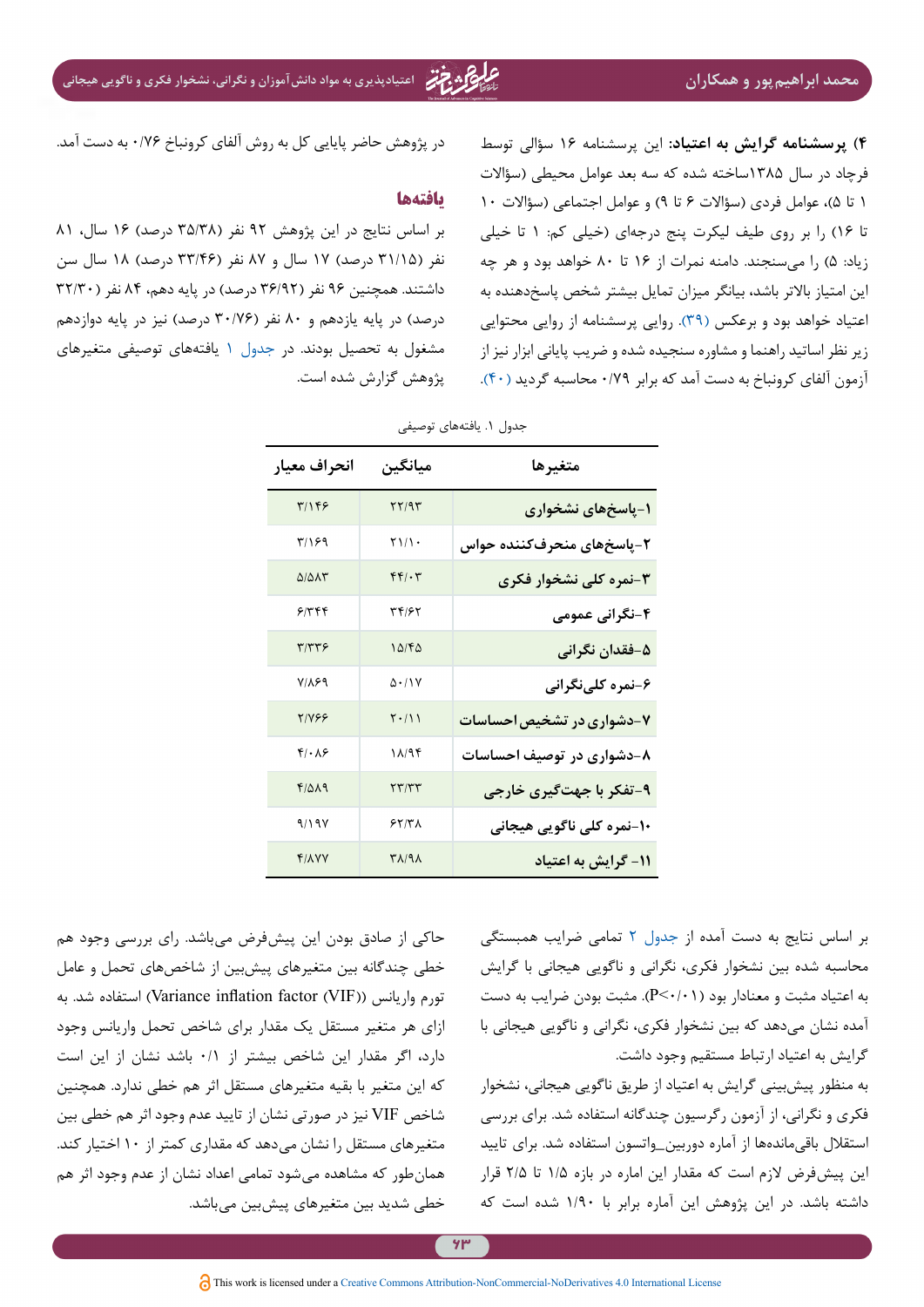| متغيرها                   |                                                         | $\mathbf{r}$ $\mathbf{r}$               |                                       | $\mathfrak{p}$ $\mathfrak{p}$ | ۵                                                                                             |                              | $\gamma$ $\gamma$                                          | $\lambda$                          | ٩                                   | $\mathcal{L}$                 |
|---------------------------|---------------------------------------------------------|-----------------------------------------|---------------------------------------|-------------------------------|-----------------------------------------------------------------------------------------------|------------------------------|------------------------------------------------------------|------------------------------------|-------------------------------------|-------------------------------|
| 1-پاسخهای نشخواری         |                                                         |                                         |                                       |                               |                                                                                               |                              |                                                            |                                    |                                     |                               |
| ۲-پاسخهای منحرفکننده حواس | $\cdot$ / $\Delta$ ۶۳**                                 | $\lambda$                               |                                       |                               |                                                                                               |                              |                                                            |                                    |                                     |                               |
| ۳-نمره کلی نشخوار فکری    | $\cdot/\Lambda\Lambda^{\text{max}}$                     | $\cdot/\Lambda\Lambda\Delta^{\ast\ast}$ | $\lambda$                             |                               |                                                                                               |                              |                                                            |                                    |                                     |                               |
| ۴-نگرانی عمومی            | $\cdot$ / $\mathcal{S}$ $\cdot$ 9.00                    | $\cdot$ / $55^{\circ}$                  | $\cdot/\gamma\cdot \mathfrak{r}^{**}$ | $\lambda$                     |                                                                                               |                              |                                                            |                                    |                                     |                               |
| ۵-فقدان نگرانی            | $-1155$                                                 | $-1795$                                 | $ \cdot$ /٢٣ $\cdot$ **               | $-1759$                       |                                                                                               |                              |                                                            |                                    |                                     |                               |
| ۶-نمره کلینگرانی          | $\cdot$ /00 $\Upsilon$ **                               | $\cdot$ / $\gamma$                      | $\cdot$ /۶۶۵**                        | $\cdot$ /917**                | $-1970$                                                                                       | $\mathcal{L}$                |                                                            |                                    |                                     |                               |
| ۷-دشواری در تشخیص احساسات | $\cdot$ /1Y۵**                                          | $\cdot$ /٢۴ $\Lambda^{\circ\circ}$      | $\cdot$ /٢۴.                          | $\cdot$ /۴۳۲                  | $ \cdot$ /۳۲ $\cdot$ **                                                                       | $\cdot$ /۴ $\Lambda$ ۴**     | $\lambda$                                                  |                                    |                                     |                               |
| ۸-دشواری در توصیف احساسات | $.401$ $50$                                             | $\cdot$ /04100                          | $\cdot$ /09 $Y^{\circ\circ}$          | $\cdot$ $\beta \cdot 5$       | $-1754$                                                                                       | $\cdot$ /095 $\degree$       | $\cdot$ / $\mathsf{r}\cdot\mathsf{r}$ <sup>**</sup>        | $\lambda$                          |                                     |                               |
| ۹-تفکر با جهتگیری خارجی   | $\cdot$ / $\Delta$ $\mathsf{r}$ $\mathsf{v}^{\ast\ast}$ | $\cdot$ / $559^{\circ\circ}$            | $\cdot$ / $9$ Y \ **                  | $\cdot$ /091 **               | $-1799$                                                                                       | $\cdot$ /010**               | $\cdot$ /٣٣٣                                               | .1949                              | $\lambda$                           |                               |
| ۱۰-نمره کلی ناگویی هیجانی | $\cdot$ /04900                                          | $\cdot$ / $54^{\circ\circ}$             | $\cdot$ / $\gamma$                    | $\cdot$ /۶۸۳**                | $- \cdot 7^{\circ} \Delta \Delta^{\circ \circ}$                                               | $\cdot$ /Y $\cdot$ \**       | $\cdot$ / $\mathcal{S}$ $\cdot$ $\mathcal{V}^{\circ\circ}$ | $\cdot/\lambda\Delta\Upsilon^{**}$ | $\cdot/\lambda\lambda\Upsilon^{**}$ | $\lambda$                     |
| ۱۱- گرایش به اعتیاد       | $\cdot$ /00 $\mathbf{r}^{\infty}$                       | $\cdot$ /04 $V^{\circ\circ}$            | $\cdot$ / $\gamma$ rr **              | $\cdot$ /079**                | $-\boldsymbol{\cdot}\,/\boldsymbol{\uparrow}\boldsymbol{\cdot}\,\boldsymbol{\vee}^{\ast\ast}$ | $\cdot$ /09 $V^{\circ\circ}$ | $\cdot$ /٣١٢ <sup><math>\circ</math></sup>                 | $.4015***$                         | $\cdot$ /01Y**                      | $\cdot/\Delta\Lambda\cdot$ ** |

جدول ٢. ضرایب همبستگی بین متغیرهای پژوهش

<span id="page-8-0"></span> $\cdot$ / $\cdot$ <sup>00</sup>  $\cdot$ / $\cdot$   $\Delta$ <sup>0</sup>

| VIF          | تلورانس                | متغیرهای پیشبین         |
|--------------|------------------------|-------------------------|
| 1/F9         | .409                   | دشواری در تشخیص احساسات |
| ۱/۸۳         | $\cdot$ /00            | دشواری در توصیف احساسات |
| 1/f.         | $\cdot$ / $\gamma\tau$ | تفکر با جهتگیری خارجی   |
| ۱/λλ         | $\cdot/\Delta\Upsilon$ | نگرانی عمومی            |
| $1/9\Lambda$ | $\cdot$ /۴9            | فقدان نگرانی            |
| 1/Y1         | $\cdot/\Delta\lambda$  | پاسخهای نشخواری         |
| 1/f.         | $\cdot$ /۶)            | پاسخهای منحرفکننده حواس |

جدول ٣. شاخصهای تحمل واريانس و تورم واريانس متغيرهای پيشبين

دشواری در توصیف احساسات (۶/۰٬۲۹۲، P< 0) و تفکر با جهتگیری خارجی ((۲۰/۱۰-β) است. لذا نتیجه گرفته شد که ناگویی هیجانی به شکل مثبت و معناداری گرایش به اعتیاد را پیشبینی میکند.

در [جدول 4](#page-9-0) مقدار F به دست آمده برای بررسی مدل رگرسیونی نگرانی برابر با 73/430 بود )0/01<P)؛ که نشان میدهد نگرانی میتواند تغییرات مربوط به گرایش به اعتیاد را به خوبی تبیین کند. مقدار مجذور

در [جدول 4](#page-9-0) مقدار F به دست آمده برای بررسی مدل رگرسیونی برای ناگویی هیجانی برابر با ۴۳/۷۸۴ بود (P<۰/۰۱)؛ که نشان میدهد ناگویی هیجانی میتواند تغییرات مربوط به گرایش به اعتیاد را به خوبی تبیین کند. مقدار مجذور R تعدیلشده برابر با 0/331 به دست آمد که نشان داد مؤلفههای ناگویی هیجانی، 33/1 درصد از واريانس گرایش به اعتیاد را تبيين میکنند. مقدار ضریب رگرسیونی استاندارد شده )Beta )برای دشواری در تشخیص احساسات )0/05<P 0/128،=β)،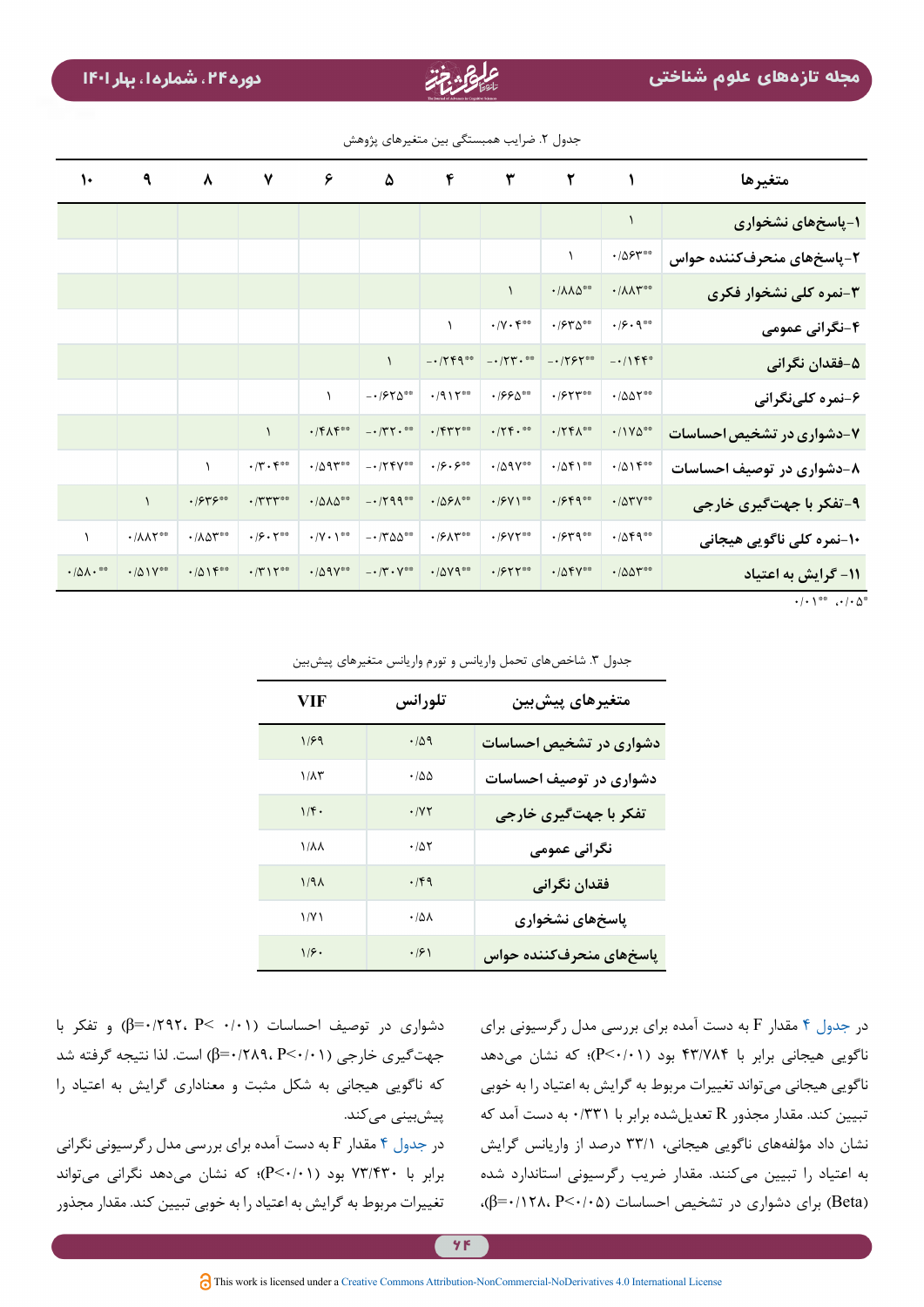R تعدیلشده برابر با 0/359 به دست آمد که نشان داد مؤلفههای نگرانی، 35/9 درصد از واريانس گرایش به اعتیاد را تبيين میکنند. مقدار ضریب رگرسیونی استاندارد شده )Beta )برای نگرانی عمومی )0/01<P 0/536،=β )و فقدان نگرانی )0/01<P -0/173،=β )است. لذا نتیجه گرفته شد که نگرانی عمومی به شکل مثبت و فقدان نگرانی به شکل منفی معناداری گرایش به اعتیاد را پیشبینی ميکند. در [جدول 4](#page-9-0) مقدار F به دست آمده برای بررسی نشخوار فکری در مدل رگرسیونی برابر با 81/215 بود )0/01<P)؛ که نشان داد نشخوار

فکری میتواند تغییرات مربوط به گرایش به اعتیاد را به خوبی تبیین کند و نشاندهنده مناسب بودن مدل رگرسیونی ارائه شده بود. مقدار مجذور R تعدیل شده برابر با 0/382 به دست آمد که نشان داد مؤلفههای نشخوار فکری، 38/2 درصد از واريانس گرایش به اعتیاد را تبيين میکنند. مقدار ضریب رگرسیونی استانداردشده )Beta )برای پاسخهای نشخواری (۲۴۰۱۰-۶)(۶=β) و پاسخهای منحرفکننده حواس )0/01<P 0/345،=β )است. لذا نتیجه گرفته شد که نشخوار فکری به شکل مثبت و معناداری گرایش به اعتیاد را پیشبینی ميکند.

| مقدار<br>احتمال     |                                 | مجذور R<br>تعديل شده  | $\bf R$ | مقدار<br>t<br>احتمال               |                                  | ضرايب استاندارد<br>شده |                                | ضرایب استاندارد<br>نشده | متغيرهاي پيش بين         |                  |
|---------------------|---------------------------------|-----------------------|---------|------------------------------------|----------------------------------|------------------------|--------------------------------|-------------------------|--------------------------|------------------|
|                     | $\mathbf F$                     |                       |         |                                    |                                  | <b>Beta</b>            | خطاى<br>استاندار د             | B                       |                          |                  |
| $\cdot$ / $\cdot$ \ | $fT/Y\wedge f$                  | $\cdot$ /٣٣)          | .7017   | $\cdot/\cdot\cdot$                 | 1.107Y                           |                        | 1/95V                          | $Y \cdot / Y \cdot 5$   | مقدار ثابت               |                  |
|                     |                                 |                       |         | $\cdot/\cdot$ $\mathsf{Y}$ $\cdot$ | Y/YFA                            | .117A                  | .499                           | .7770                   | دشواری در تشخیص احساسات  | ناگويي<br>هيجانى |
|                     |                                 |                       |         | $\cdot/\cdot\cdot$                 | F/T90                            | .797                   | $\cdot$ / $\cdot$ /9           | .774                    | دشواری در توصیف احساسات  |                  |
|                     |                                 |                       |         | $\cdot$   $\cdot$ \                | $F/Y \cdot \Delta$               | .7719                  | $\cdot/\cdot$ Y)               | $\cdot$ /٣ $\cdot$ Y    | تفکر با جهتگیری خارجی    |                  |
| $\cdot$ / $\cdot$ \ | $VT/\mathfrak{f}\mathfrak{r}$ . | .709                  | .19.7   | $\cdot$   $\cdot$ \                | 15/14V                           |                        | $Y/\cdot Y$                    | <b>TA/۶۱۷</b>           | مقدار ثابت               |                  |
|                     |                                 |                       |         | $\cdot/\cdot\cdot$                 | 1.750                            | .7879                  | $\cdot/\cdot$ $\mathfrak{f}$ . | .7917                   | نگرانی عمومی             | نگرانی           |
|                     |                                 |                       |         | $\cdot$   $\cdot$ \                | $-\mathbf{r}/\mathbf{r}\epsilon$ | $-1$                   | $\cdot$ / $\cdot$ Y $\Delta$   | $-1707$                 | فقدان نگرانی             |                  |
| $\cdot$ / $\cdot$ \ | 11710                           | $\cdot$ /٣ $\wedge$ ٢ | .1977   | $\cdot/\cdot\cdot$                 | $V/q \cdot \Lambda$              |                        | $1/9$                          | 101.79                  | مقدار ثابت               |                  |
|                     |                                 |                       |         | $\cdot/\cdot\cdot$                 | 91.91                            | .709                   | $\cdot$ / $\cdot$ 95           | .1008                   | پاسخهای نشخواری          | نشخوار<br>فكرى   |
|                     |                                 |                       |         | $\cdot$   $\cdot$ \                | $Q/N$ FF                         | .746                   | .4.91                          | .7077                   | پاسخهای منحرف کننده حواس |                  |

جدول .4 تحلیل رگرسیون چندگانه برای پیشبینی گرایش به اعتیاد از طریق ناگویی هیجانی، نگرانی و نشخوار فکری

### <span id="page-9-0"></span>**بحث**

هدف مطالعه حاضر بررسی نقش نگرانی، نشخوار فکری و ناگویی هیجانی در پیشبینی اعتیادپذیری به مواد دانشآموزان بود. اولین یافته پژوهش نشان داد که بین نگرانی با گرایش به اعتیاد ارتباط مستقیم وجود داشت، همچنین نگرانی عمومی به شکل مثبت و فقدان نگرانی به شکل منفی معناداری گرایش به اعتیاد را پیشبینی ميکند؛ یعنی با افزایش میزان نگرانی، بر میزان گرایش به اعتیاد افزوده میشود. در زمینه یافته به دست آمده تا آنجا که پژوهشگر بررسی نموده است، مطالعهای به صورت مستقیم در دانشآموزان انجام نشده است اما با

نتایج مشابه در این زمینه بابایی و همکاران )[13](#page-12-2)(، Lo و همکاران )[14](#page-12-3)(، Norton( [15](#page-12-12) )همسو است. در تبیین یافته فوق میتوان گفت زمانی که افراد در معرض نگرانی قرار میگیرند، یکی از راهبردهای منفی که در این شرایط برای تنظیم هیجاناتشان به کار میگیرند، جستجوی لذت آنی برای تغییر خلقشان است که این راهبرد ناکارآمد، خصوصاً در موقعیتهای مبهم و استرسزا بیشتر میشود. در همین راستا Potter و همکاران [\)41](#page-13-11)(، عقیده دارند که استفادهکنندگان ماریجوانا که در معرض نگرانی یا استرس قرار گرفتهاند، از ماریجوانا به عنوان روشی برای مقابله با حاالت خلقی منفی استفاده کنند، زیرا این افراد دارای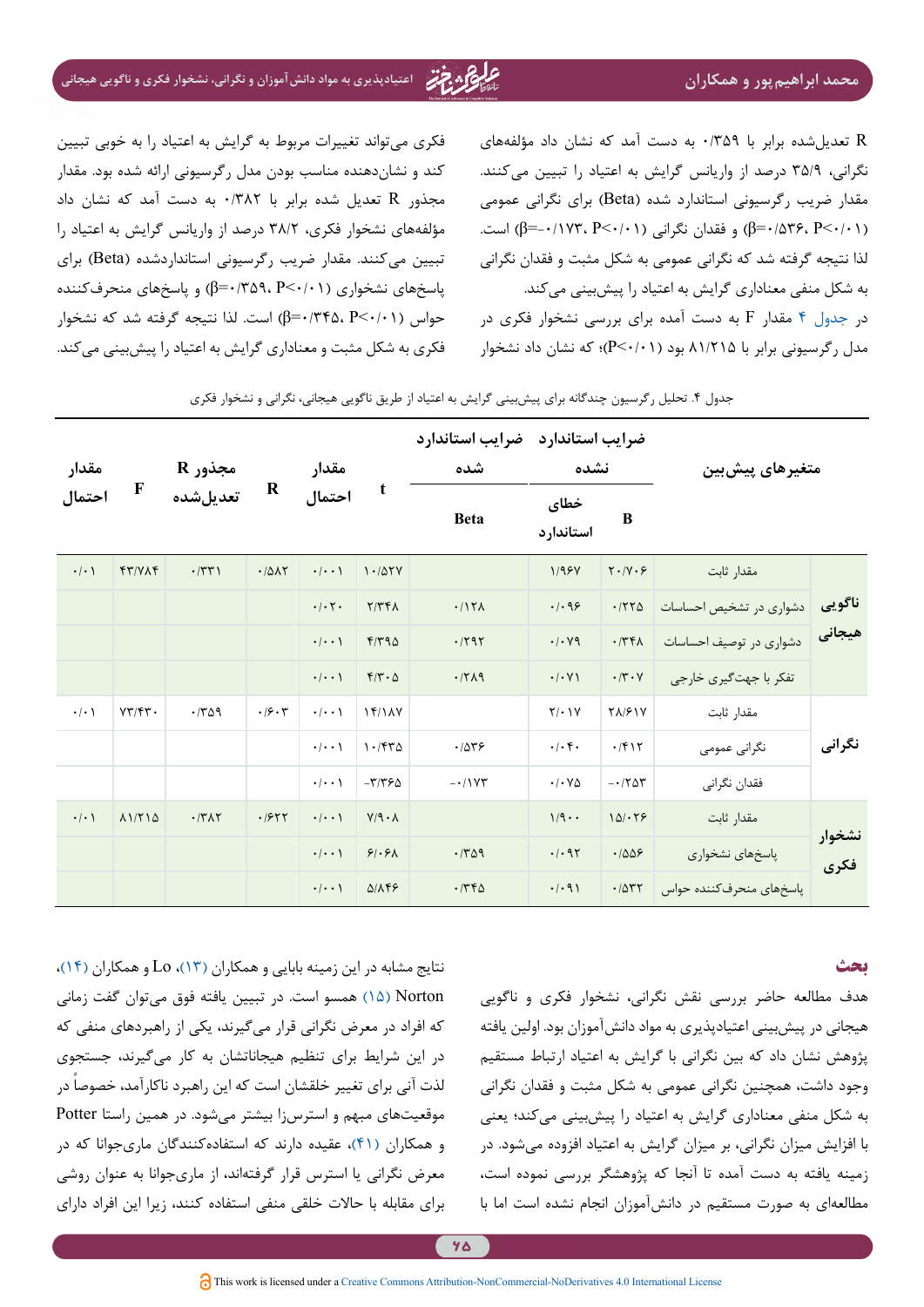افکار مزاحم منفی فراوانی هستند و افراد نگران تمرکز حواس و کنترل توجه کمتری دارند و لذا در حین انجام تکالیف خود، توجهی متمرکز و سازمانیافته و جهتدار ندارند. لذا در موقعیتهای یکسان نسبت به سایر افراد، بیشتر مستعد روی آوردن به مواد هستند. در تبیینی دیگر میتوان گفت نگرانی نیز فرآیندی شناختی است که با افکار مداوم و تکراری در مورد دلواپسیهای شخصی از یکسو و مشکل در پایان دادن به این زنجیره افکار از سوی دیگر اشاره دارد؛ که به مرور ذهنی مستمر پیامدهای تهدیدآمیز حادثه منجر میشود و در برخی موارد سناریوهای ذهنی ایجاد مینماید که به طور فعال مانع حل موفقیتآمیز مشکل میشود )[42](#page-13-12)(. نگرانی در درازمدت باعث توقف پردازش شناختی میشود و فرد نمیتواند راهبردهای مؤثرتری را جایگزین کند و یا حل مسئله مؤثری داشته باشد؛ بنابراین، با افزایش نگرانی، اضطراب، افسردگی و عواطف منفی فرد هم افزایش پیدا میکند [\)14\(](#page-12-3)؛ بنابراین ناتوانی در رویارویی با حوادث زندگی و این باور که مصرف مواد نتایج مطلوبی را در پی خواهد داشت، پایه گسترش و روی آوردن به مصرف مواد را در افراد نگران فراهم میکند.

دیگر یافته پژوهش نشان داد بین نشخوار فکری با گرایش به اعتیاد ارتباط مستقیم وجود داشت، همچنین نشخوار فکری به شکل مثبت و معناداری گرایش به اعتیاد را پیشبینی ميکند. از یافته فوق میتوان اینگونه برداشت نمود که با افزایش نشخوار فکری، گرایش به اعتیاد افزایش میباید. یافته به دست آمده با نتایج مطالعات پیشین در این زمینه هرچند که در گروه دانشآموزی نیست، چمنی و ساجدیان [\)4\(](#page-11-3)، Hoeksema-Nolen و همکاران [\)16](#page-12-13)( و Willem و همکاران [\)22](#page-12-9)( همسو است. در به دست آمدن نتیجه فوق میتوان گفت دانشآموزانی که در آنها پس از وقوع اشتباه نشخوارهای فکری نمایان میشود آشفتگیهای بین فردی وخیمتر هست و بر گسترش ترکیب پیچیدهای از احساسات منفی نسبت به کسی که به آنها صدمه زده است میانجامد. این قبیل نشخوارهای فکری پیوسته تکرار میشوند و احساسات منفی که همراهکننده اعتیاد هست را پررنگتر میکنند، در واقع نشخوار فکری افکار منفعالنه، ناخواسته و تکراری هستند )[42](#page-13-12)( که بر علل و نتایج متمرکز میباشند و مانع حل مسئله به طور سازگارانه شده و به افزایش افکار منفی منتهی میگردد که این نیز به نوبه خود بر ناکارآمدی مسائل عاطفی منجر میگردد که دانشآموزان را در بیان مسائل و عواطف خود محدود میکند و باعث باال رفتن تمایل آنها به مصرف بیش از حد از مواد میگردد. در تبیینی دیگر میتوان گفت که وقتي فرد در نشخوار فكري غرق میشود، احساس میکند كه دچار وضعيت غیرقابلکنترلی شده كه خطرناك است. يعني باورهاي منفي

در مورد نشخوار فكري به وجود میآید و منجر به افسرده شدن فرد میشود و این مسئله بر اختالالت هيجاني و دوام اختالالت هيجاني مانند گرایش به مواد اثرگذار میباشد )[43](#page-13-13)(.

آخرین یافته پژوهش نشان داد که بین ناگویی هیجانی با گرایش به اعتیاد ارتباط مستقیم وجود داشت، همچنین که ناگویی هیجانی به شکل مثبت و معناداری گرایش به اعتیاد را پیشبینی ميکند. به عبارتی دیگر میتوان گفت که با افزایش ناگویی هیجانی، میزان گرایش به اعتیاد افزایش مییابد. نتیجه به دست آمده با نتایج مطالعات پیشین در این زمینه کاظمی رضایی و کاظمی رضایی (۲۸)، اکبری  $Orsolini$  بورنگ و همکاران (۲۹)، De Haan و همکاران (۳۰ $($  و Orsolini [\)31\(](#page-13-3) همسو است. در توجیه یافته فوق میتوان گفت از آنجایی که افراد مبتالبه ناگویی هیجانی، نشانههای بدنی انگیختگی هیجانی را بد تفسیر میکنند، درماندگی هیجانی را از طریق شکایتهای بدنی نشان میدهند و در اقدامات درمانی نیز به دنبال درمان نشانههای جسمانی هستند، بنابراین به همين داليل احتمال گرایش به مصرف مواد در آنها وجود دارد [\)44\(](#page-13-14)؛ به طوری که مبتالیان به ناگویی هیجانی احساسهای نامتمایز دارند و این احساسها همراه با یک برانگیختگی جسمانی است، اما به علت مشکل در تمایز، توصیف و تنظیم احساسها، برانگیختگی فعال باقیمانده و از بین نمیرود و این امر باعث اختالل در دستگاه عصبی خودکار و دستگاه ایمنی میشود، چنین برانگیختگی که همراه ناگویی هیجانی است باعث تولید عالئم بیماریهای جسمی و اضطراب و افسردگی میشود و در نهایت ممکن است مصرف مواد به منظور کاهش این عالئم و کاستن از میزان اضطراب و افسردگی فرد یا ناگویی هیجانی باال صورت گیرد [\)45](#page-13-15)(. در تبیینی دیگر میتوان گفت، ناگویی هیجانی به عنوان نارسایی در درک، پردازش و توصیف هیجان، باعث میشود برخی افراد آمادگی وابستگی به مواد را داشته باشند و از آنجایی که افراد مبتالبه ناگویی هیجانی، نشانههای بدنی انگیختگی هیجانی را بد تفسیر میکنند، درماندگی هیجانی را از طریق شکایتهای بدنی نشان میدهند و در اقدامات درمانی نیز به دنبال درمان نشانههای جسمانی هستند [\)21](#page-12-16)(، به همین دلیل احتمال گرایش به مصرف مواد در آنها وجود دارد.

از محدودیتهای پژوهش حاضر، محدود بودن نتایج پژوهش به جامعه پژوهش و خود گزارشی بودن ابزار پژوهش میتوان اشاره کرد که در تعمیم نتایج باید جانب احتیاط رعایت گردد. با توجه به نقش مؤلفههای شناختی و هیجانی در گرایش به اعتیاد، پیشنهاد میشود که به مداخلههای آموزشی مبتنی بر رویکردهای شناختی رفتاری و فراشناختی که برسازههای نگرانی و نشخوار فکری متمرکز است در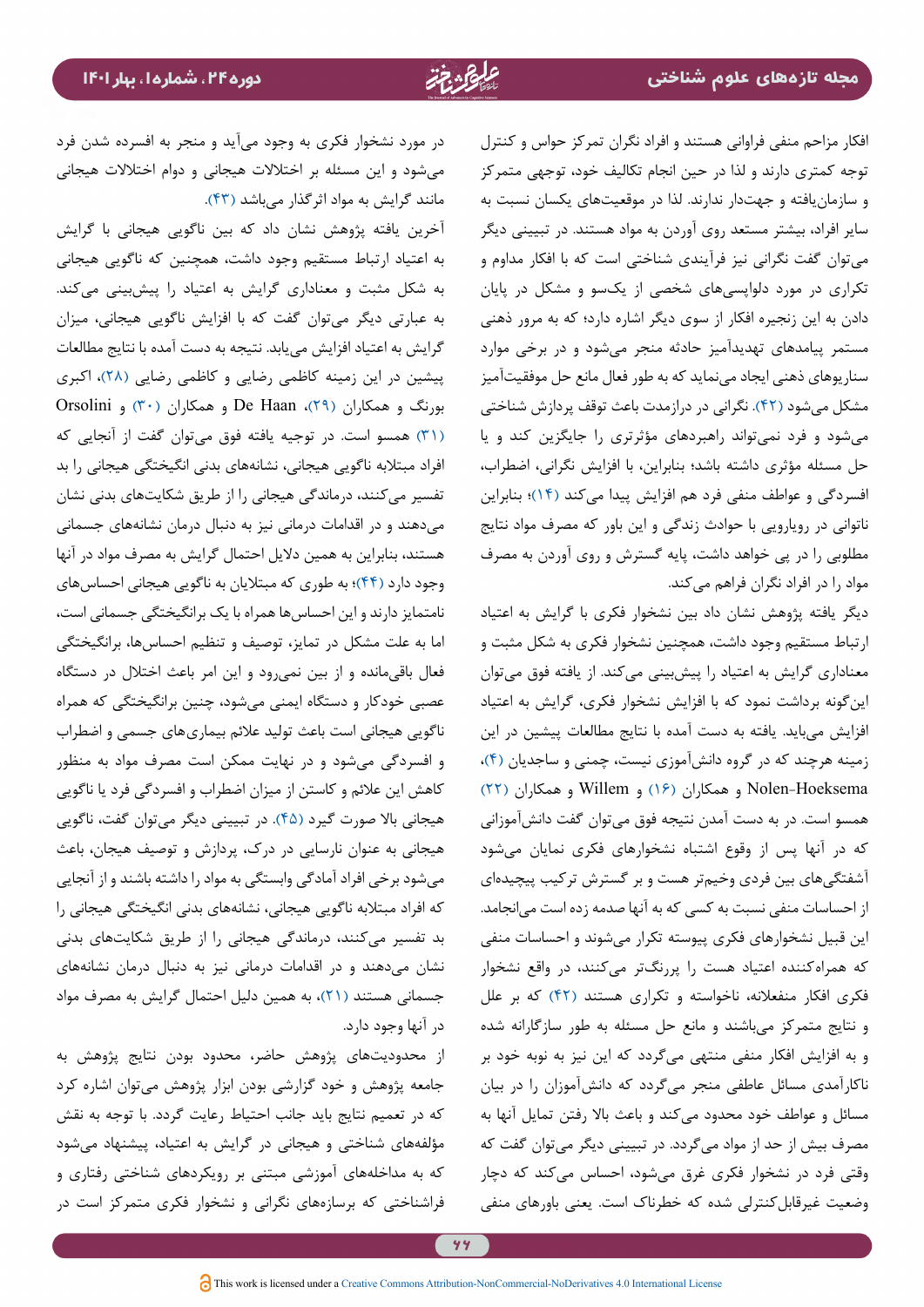# **محمد ابراهیمپور و همکاران اعتیادپذیری به مواد دانشآموزان و نگرانی، نشخوار فکری و ناگویی هیجانی**

جهت کاهش اعتیادپذیری پرداخته شود. همچنین پیشنهاد میشود در کارگاههای آموزشی به نقش متغیرهای هیجانی ازجمله ناگویی هیجانی (عاطفی\_شناختی) و تأثیرات آن در گرایش به اعتیاد در سلامت جامعه پرداخته شود. پیشنهاد میشود در پژوهشهای آینده نقش متغیرهای میانجی از جمله ناکامی، احساس شکست، هیجانها و ... در قالب مدلیابی معادالت ساختاری بررسی شود. پیشنهاد میشود، در پژوهشهای آینده تفاوتهای جنسیتی متغیرهای مذکور در دو جنس بررسی شود.

### **نتیجهگیری**

نتایج پژوهش بر اهمیت مؤلفههای شناختی )نگرانی و نشخوار فکری( و هیجانی (ناگویی هیجانی) در گرایش به اعتیاد دانشآموزان تأکید می کند، لذا توسعه و گسترش برنامههای پیشگیری با تقویت مهارتهای شناختی و هیجانی برای مقابله با اعتیاد از سطح مدارس میتواند به عنوان یک راهکار مهم به سیاست گزاران و مجریان برنامههای بهداشتی\_اجتماعی توصیه گردد.

### **مالحظات اخالقی**

**پیروی از اصول اخالق در پژوهش**

مطالعه حاضر، حاصل کار پژوهشی مستقل است. مالحظات اخالقی

پژوهش شامل دریافت رضایتنامه آگاهانه، بیان اصل رازداری، محرمانه ماندن اطالعات شخصی، آزاد بودن آزمودنیها جهت شرکت در پژوهش و اطالع دادن نتیجه پژوهش به آنان بود.

## **مشارکت نویسندگان**

میثم صادقی در نقش نویسنده مسئول و تحلیل دادهها، آقای محمد ابراهیمپور در اجرای پرسشنامهها، آقای صادق احمدی در جمعآوری دادهها و آقای عبدالخالق پادیاب در ویراستاری و نهاییسازی مقاله نقش داشتهاند.

> **منابع مالی** این پژوهش با هزینه شخصی نویسندگان انجام شده است.

**تشکر و قدردانی** نویسندگان از تمام کسانی که در این پژوهش ما را یاری کردهاند، تشکر و قدردانی میکنند.

> **تعارض منافع** بین نویسندگان هیچگونه تعارض منافعی وجود ندارد.

### **References**

<span id="page-11-4"></span>1. Eiseman S, Wingard JA, Huba GJ. Drug abuse: Foundation for a psychosocial approach. New York: Routledge: 2019.

<span id="page-11-0"></span>2. Ostad Rahimi A, Fathi A. The role of family communication patterns and school culture in addiction tendency in students. *Research on Addiction.* 2021;15(59):275-292. (Persian)

<span id="page-11-5"></span>3. Gopiram P, Kishore MT. Psychosocial attributes of substance abuse among adolescents and young adults: A comparative study of users and non-users. *Indian Journal of Psychological* Medicine. 2014;36(1):58-61.

<span id="page-11-3"></span>4. Chamani N, Sajjadian I. The causal relationship between ing with the readiness of addiction. *Research on Addiction*. anxiety, rumination, neglect, peer relationship and bully-2019;13(51):219-240. (Persian)

<span id="page-11-6"></span>5. Kustepe A, Kalenderoglu A, Celik M, Kaya-Bozkurt E,

tention functions of subjects with substance use: Sample from Orum MH, Uguz S. Evaluation of impulsivity and complex at-Adiyaman province. *Med Science*. 2019;8(1):67-71.

<span id="page-11-1"></span>6. Polles AG, Williams MK, Phalin BR, Teitelbaum S, Merlo LJ. Neuropsychological impairment associated with substance use by physicians. *Journal of the Neurological Sciences*. 2020:411:116714.

<span id="page-11-7"></span>*nian adolescent and factors related to it among them. Strategic* 7. Sheikh M, Kashi A. Prevalence of narcotic abuse among Ira-Studies on Youth and Sports. 2016;30(1):145-160.

<span id="page-11-2"></span>8. Narimani M, Rajabpour M, Ahmadi A, Yaghooti Zarghar H, Rostamoghli Z. Prevalence and factors associated with *drug abuse among high school students in Semnan. Journal of* School Psychology. 2017;5(4):132-145.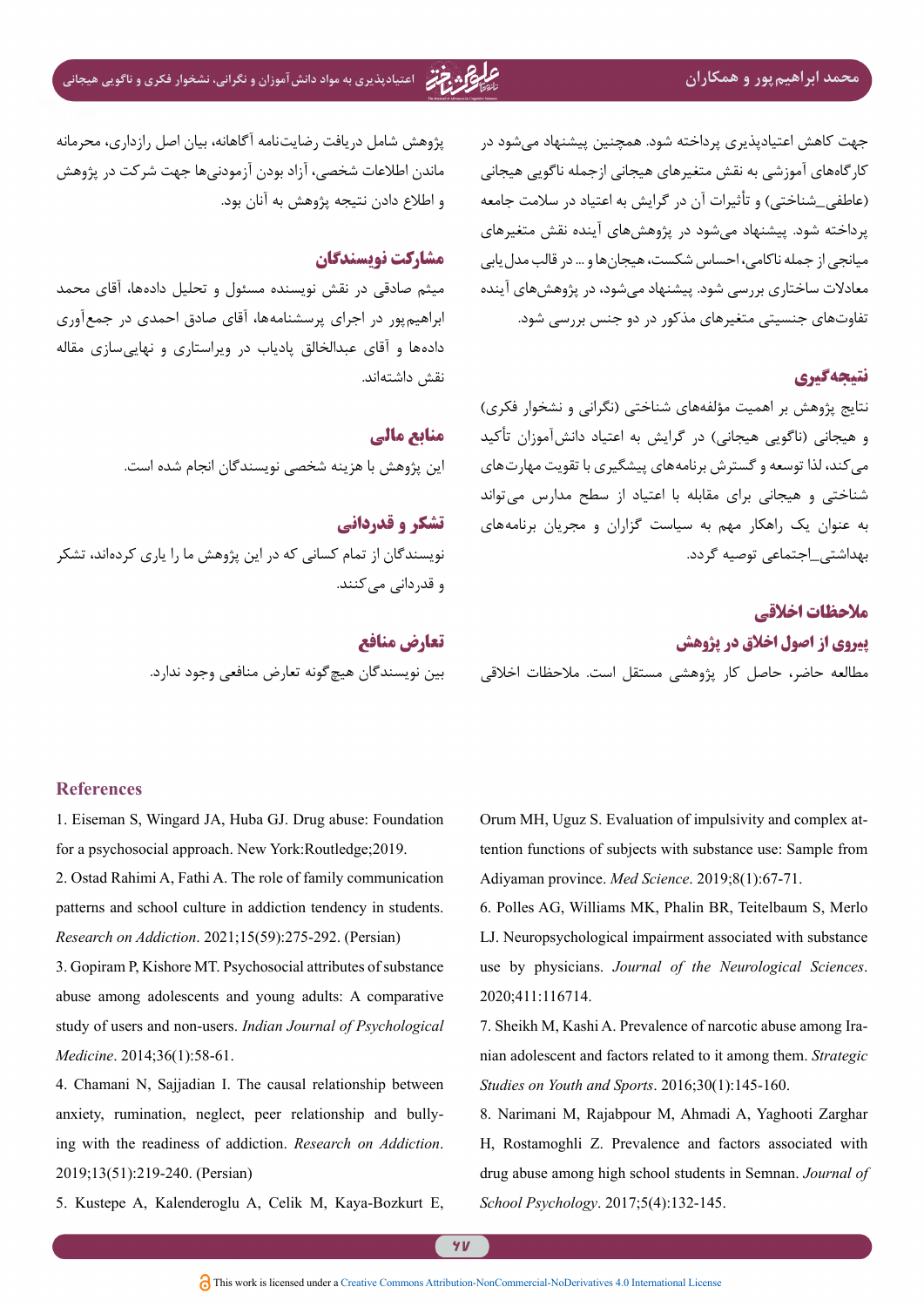<span id="page-12-0"></span>deh F, Tennen H, et al. Longitudinal influence of alcohol and 9. Meda SA, Gueorguieva RV, Pittman B, Rosen RR, Aslanzamarijuana use on academic performance in college students. PLoS One. 2017;12(3):e0172213.

<span id="page-12-10"></span>al-behavioral disorders, self-concept and academic achievement 10. Zaraki K, Sharifi N, Sabet M. The comparison of emotionin children of substance-dependent and non-dependent parents. *Research on Addiction.* 2021;14(58):51-72. (Persian)

<span id="page-12-1"></span>mination according to control-mastery theory. Psychoanalytic 11. Gazzillo F, Leonardi J, Bush M. Pathological worry and ru-Psychology. 2020;38(4):254-265.

<span id="page-12-11"></span>12. Mohammadi Masiri F, Goli ZS, Zanjani SS. The relationship between personality traits of nature-character and worry with social anxiety in adolescents. Rooyesh-e-Ravanshenasi Journal. 2020:8(11):177-186. (Persian)

<span id="page-12-2"></span>13. Babaei K, Issazadegan A, Pirnabikhah N, Tajoddini E. ty seeking, reward dependency, and pathological worry in On the role of brain-behavioral systems (BAS/BIS), novelpredicting addiction tendency of Research on Addiction. 2016;10(37):259-275. (Persian)

<span id="page-12-3"></span>sive parenting in association with the development of internet 14. Lo BCY, Lai RNM, Ng TK, Wang H. Worry and permisaddiction in children. *International Journal of Environmental* Research and Public Health. 2020;17(21):7722.

<span id="page-12-12"></span>tivity: What are the relationships?. Addictive Behaviors. 15. Norton GR. Substance use/abuse and anxiety sensi-2001;26(6):935-946.

<span id="page-12-13"></span>thinking rumination. *Perspectives* on Psychological Science. 16. Nolen-Hoeksema S, Wisco BE, Lyubomirsky S. Re-2008;3(5):400-424.

<span id="page-12-14"></span>ing in childhood and adolescence: A brief review of candidate 17. Scaini S, Palmieri S, Caselli G, Nobile M. Rumination thinkgenes. Journal of Affective Disorders. 2020;280(1):197-202.

<span id="page-12-4"></span>ation between rumination, hostility, and PTSD symptoms among ford CE, Schmidt NB. A longitudinal investigation of the associ-18. Mathes BM, Kennedy GA, Morabito DM, Martin A, Bedtrauma-exposed individuals. Journal of Affective Disorders.

2020;277:322-328.

<span id="page-12-5"></span>sociations between rumination and obsessive-compulsive 19. Raines AM, Vidaurri DN, Portero AK, Schmidt NB. Assymptom dimensions. Personality and Individual Differences. 2017;113:63-67.

<span id="page-12-15"></span>20. Moberly NJ, Dickson JM. Rumination on personal goals: Unique contributions of organismic and cybernetic factors. Personality and Individual Differences. 2016;99:352-357.

<span id="page-12-16"></span>cal relations between rumination and bulimic, substance abuse, 21. Nolen-Hoeksema S, Stice E, Wade E, Bohon C. Reciproand depressive symptoms in female adolescents. Journal of Abnormal Psychology. 2007;116(1):198-207.

<span id="page-12-9"></span>types in relation to problematic substance use in adolescence. 22. Willem L, Bijttebier P, Claes L, Raes F. Rumination sub-Personality and Individual Differences. 2011:50(5):695-699.

<span id="page-12-7"></span><span id="page-12-6"></span>23. Khedmati N. The Relationship between rumination and difficulty of emotion regulation with self-harm behaviors in students. Rooyesh-e-Ravanshenasi Journal. 2020;8(11):19-26. 24. Rahbarian A, Salehi H, Gharibdoust M, Mahmoudi H. The role of rumination and psychological hardiness in predicting high risk behaviors in students. *Quarterly Journal of Child* Mental Health. 2020;7(2):31-40.

<span id="page-12-8"></span>25. Corcos M, Speranza M, Loas G, Perez-Diaz F, Venisse J, Lang F, et al. Alexithymia, depression and drug addiction. L'encephale. 2004;30(3):201-211.

<span id="page-12-17"></span>dito RB. The role of alexithymia in social cognition: Evidence 26. Di Tella M, Adenzato M, Catmur C, Miti F, Castelli L, Arfrom a non-clinical population. Journal of Affective Disorders. 2020:273:482-492.

<span id="page-12-18"></span>27. Swart M, Kortekaas R, Aleman A. Dealing with feelings: Characterization of trait alexithymia on emotion regulation strategies and cognitive-emotional processing. PloS One. 2009;4(6):e5751.

<span id="page-12-19"></span>dency to addiction based on alexithymia and assertiveness in 28. Kazemi-Rezaei SV, Kazemi-Rezaei SA. Prediction of tennursing students. Feyz. 2020;24(2):228-236. (Persian)

<span id="page-12-20"></span>29. Akbari Booreng M, Mohtashaminia S, Salarifar MH. De-